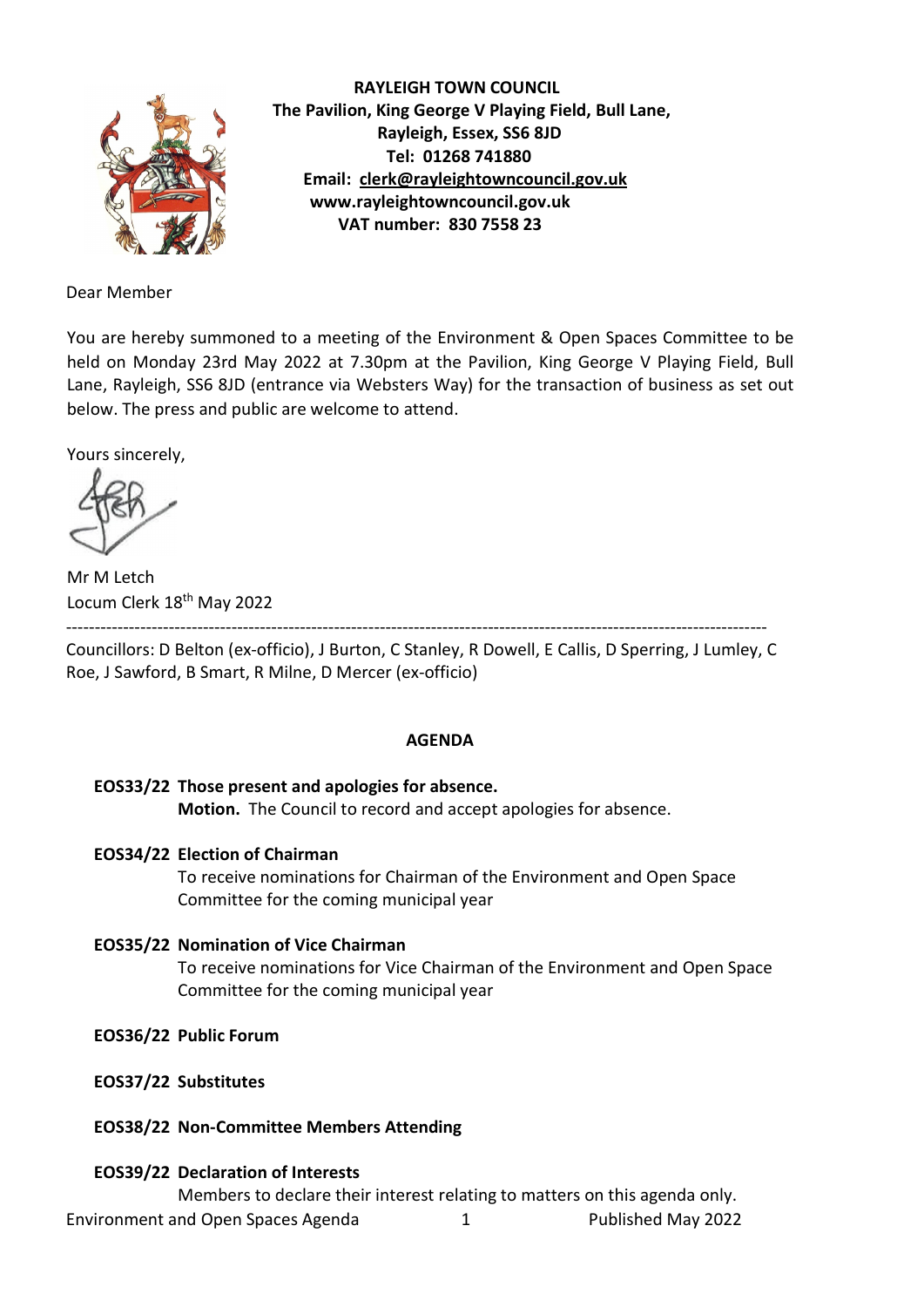### EOS40/22 Correspondence

#### EOS41/22 Committee Budget

Members to receive and approve.

#### EOS42/22 New Bookings

Any new bookings received up to the date of the meeting will be discussed.

### EOS43/22 Football Pitches

#### a) Training

 Members to note that the weekly Saturday morning training continues to take place and will finish at the end of July.

#### b) Season 2021/2022

Members to note that all have fixtures have been completed for the 2021/2022 season.

# c) Season 2022/2023

Members to note that the current clubs are being contacted to find out if they wish to continue to hire for 2022/2023. There have been no reported issues with any club during the last season. Member to agree that the office may accept the bookings for next season once received.

# EOS44/22 Bowls club

Members to note that Cllrs R Dowell, E Callis and C Stanley and the Deputy Town Clerk visited the Bowls Club to view the area they wish to extend. The proposed building works would incorporate a small area of land into the existing refreshment kiosk.

# EOS45/22 Play Area

To note that the offer of engagement has been extended and a company have been expressed an interest. They have been asked to supply dates to conduct a site visit and members of this committee are welcome to attend.

The wet pour under the older children swings has been repaired and both swings are now in use.

# EOS46/22 ELM

Members to volunteer to attend a meeting with the ground contractor of the King George V Playing Field at the Pavilion. Due to covid-19 these meeting have not taken place, therefore it will be good to re-introduce regular meetings with them and discuss any issues. These meetings will take place during office working hours.

# EOS47/22 Petanque

Members to note that the specification to install one petanque rink in the rose garden has been sent to companies to gain quotes. A quote has also been requested for an a groundworker who has installed a petanque rink for Basildon